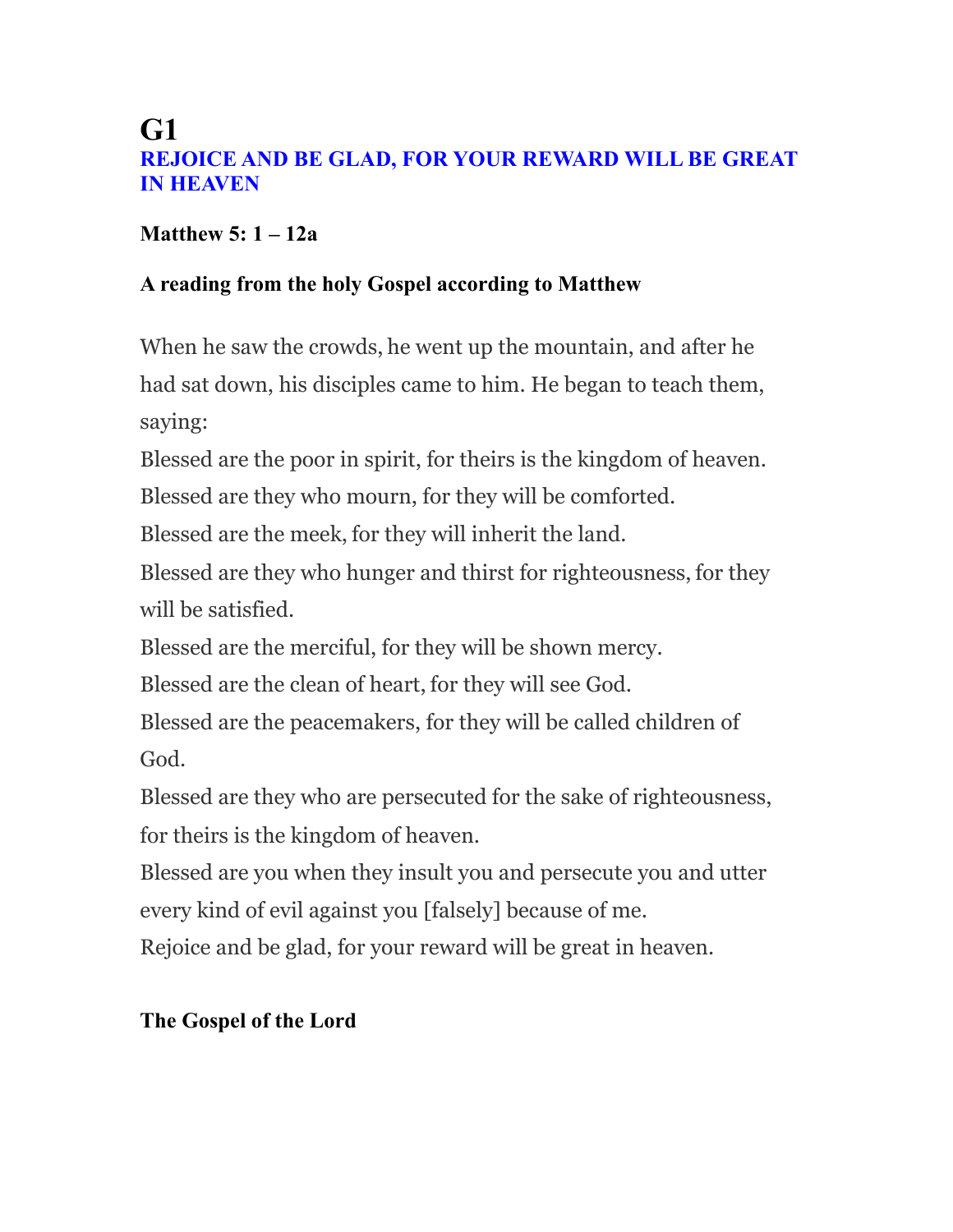# **G2 COME TO ME AND I WILL GIVE YOU REST**

#### **Matthew 11:25-30**

#### **A reading from the holy Gospel according to Matthew**

At that time Jesus said in reply, "I give praise to you, Father, Lord of heaven and earth, for although you have hidden these things from the wise and the learned you have revealed them to the childlike. Yes, Father, such has been your gracious will. All things have been handed over to me by my Father. No one knows the Son except the Father, and no one knows the Father except the Son and anyone to whom the Son wishes to reveal him. "Come to me, all you who labor and are burdened,**[\\*](http://www.usccb.org/bible/matthew/11#48011028-2)** and I will give you rest. Take my yoke upon you and learn from me, for I am meek and humble of heart; and you will find rest for yourselves. For my yoke is easy, and my burden light."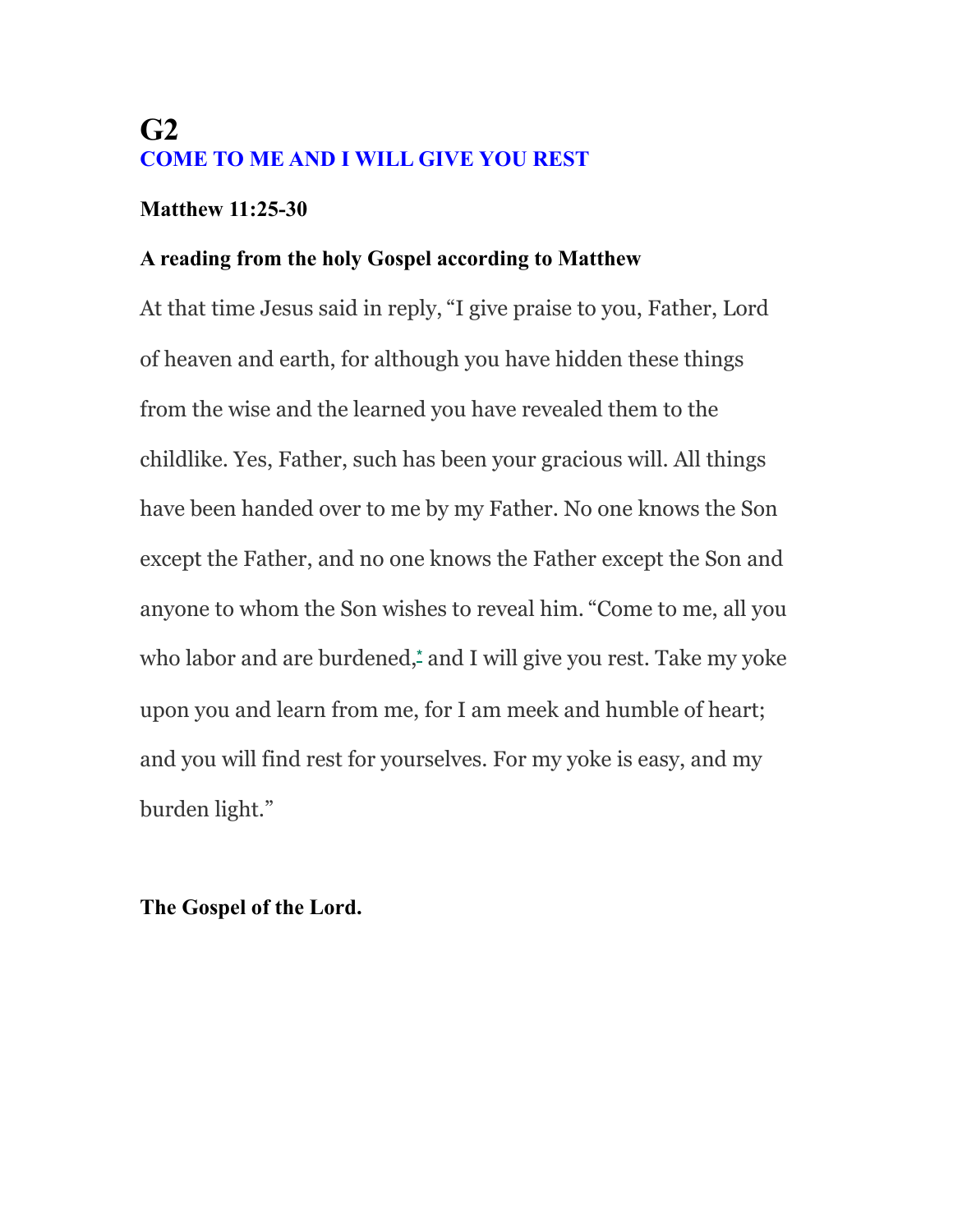# **BEHOLD THE BRIDEGROOM! COME OUT TO HIM**

#### **Matthew 25: 1 - 13**

#### **A reading from the holy Gospel according to Matthew**

Jesus told his disciples this parable:

"The kingdom of heaven will be like ten virgins who took their lamps and went out to meet the bridegroom. Five of them were foolish and five were wise. The foolish ones, when taking their lamps, brought no oil with them, but the wise brought flasks of oil with their lamps. Since the bridegroom was long delayed, they all became drowsy and fell asleep. At midnight, there was a cry, 'Behold, the bridegroom! Come out to meet him!' Then all those virgins got up and trimmed their lamps. The foolish ones said to the wise, 'Give us some of your oil, for our lamps are going out.' But the wise ones replied, 'No, for there may not be enough for us and you. Go instead to the merchants and buy some for yourselves.'10While they went off to buy it, the bridegroom came and those who were ready went into the wedding feast with him. Then the door was locked. Afterwards the other virgins came and said, 'Lord, Lord, open the door for us!' But he said in reply, 'Amen, I say to you, I do not know you.' Therefore, stay awake, for you know neither the day nor the hour."

#### **The Gospel of the Lord.**

# **G3**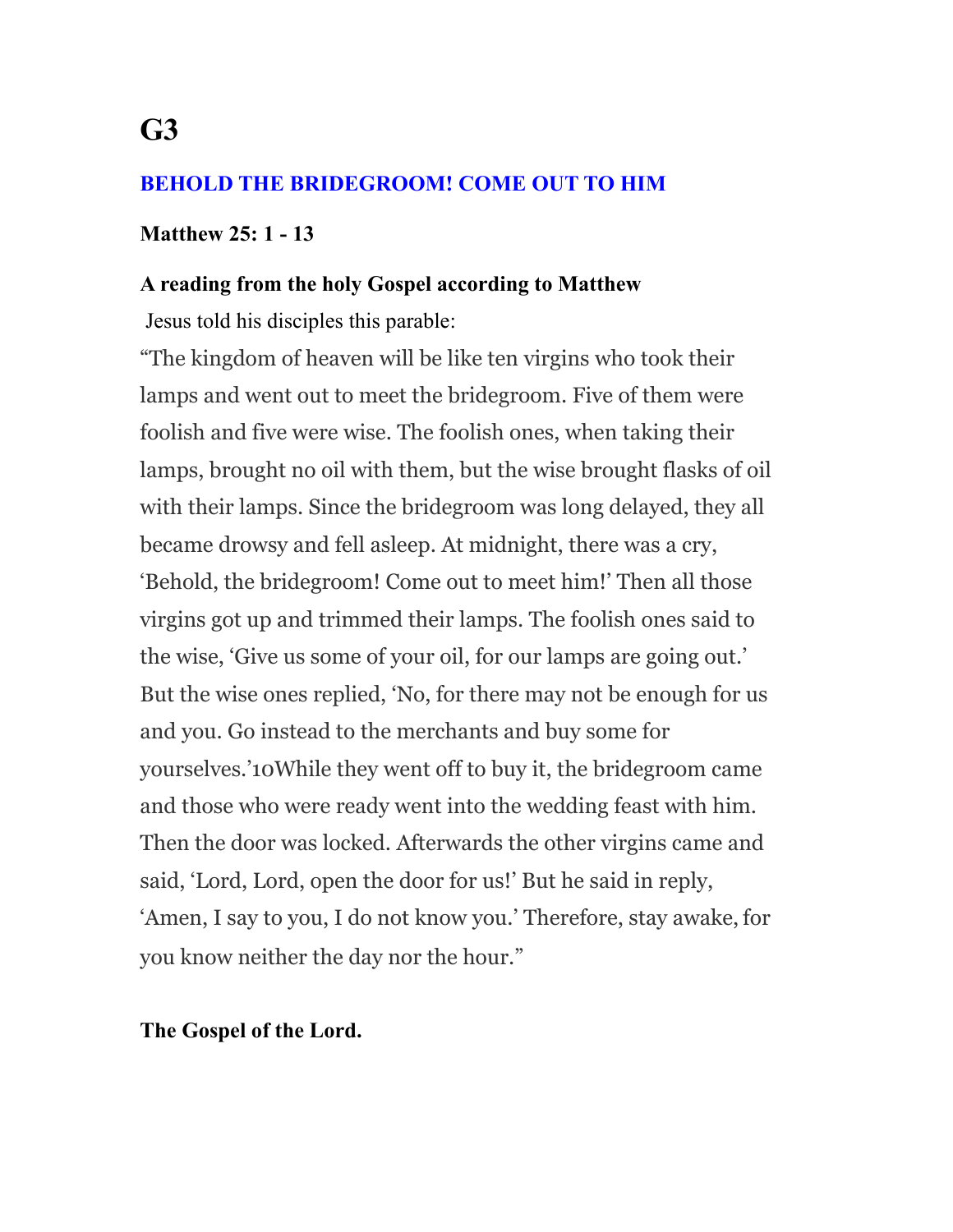# **G4 REJOICE AND BE GLAD, FOR YOUR REWARD WILL BE GREAT IN HEAVEN**

#### **Matthew 25: 31 - 46**

# **A reading from the holy Gospel according to Matthew**

Jesus said to his disciples:

"When the Son of Man comes in his glory, and all the angels with him, he will sit upon his glorious throne, and all the nations**[\\*](http://www.usccb.org/bible/matthew/25#48025032-1)** will be assembled before him. And he will separate them one from another, as a shepherd separates the sheep from the goats. He will place the sheep on his right and the goats on his left. Then the king will say to those on his right, 'Come, you who are blessed by my Father. Inherit the kingdom prepared for you from the foundation of the world. For I was hungry and you gave me food, I was thirsty and you gave me drink, a stranger and you welcomed me, naked and you clothed me, ill and you cared for me, in prison and you visited me.' Then the righteous**[\\*](http://www.usccb.org/bible/matthew/25#48025037-1)** will answer him and say, 'Lord, when did we see you hungry and feed you, or thirsty and give you drink? When did we see you a stranger and welcome you, or naked and clothe you? When did we see you ill or in prison, and visit you?' And the king will say to them in reply, 'Amen, I say to you, whatever you did for one of these least brothers of mine, you did for me.' Then he will say to those on his left, 'Depart from me, you accursed, into the eternal fire prepared for the devil and his angels. For I was hungry and you gave me no food, I was thirsty and you gave me no drink, stranger and you gave me no welcome, naked and you gave me no clothing, ill and in prison, and you did not care for me.' Then they will answer and say, 'Lord, when did we see you hungry or thirsty or a stranger or naked or ill or in prison, and not minister to your needs?' He will answer them, 'Amen, I say to you, what you did not do for one of these least ones, you did not do for me.' And these will go off to eternal punishment, but the righteous to eternal life." **The Gospel of the Lord.**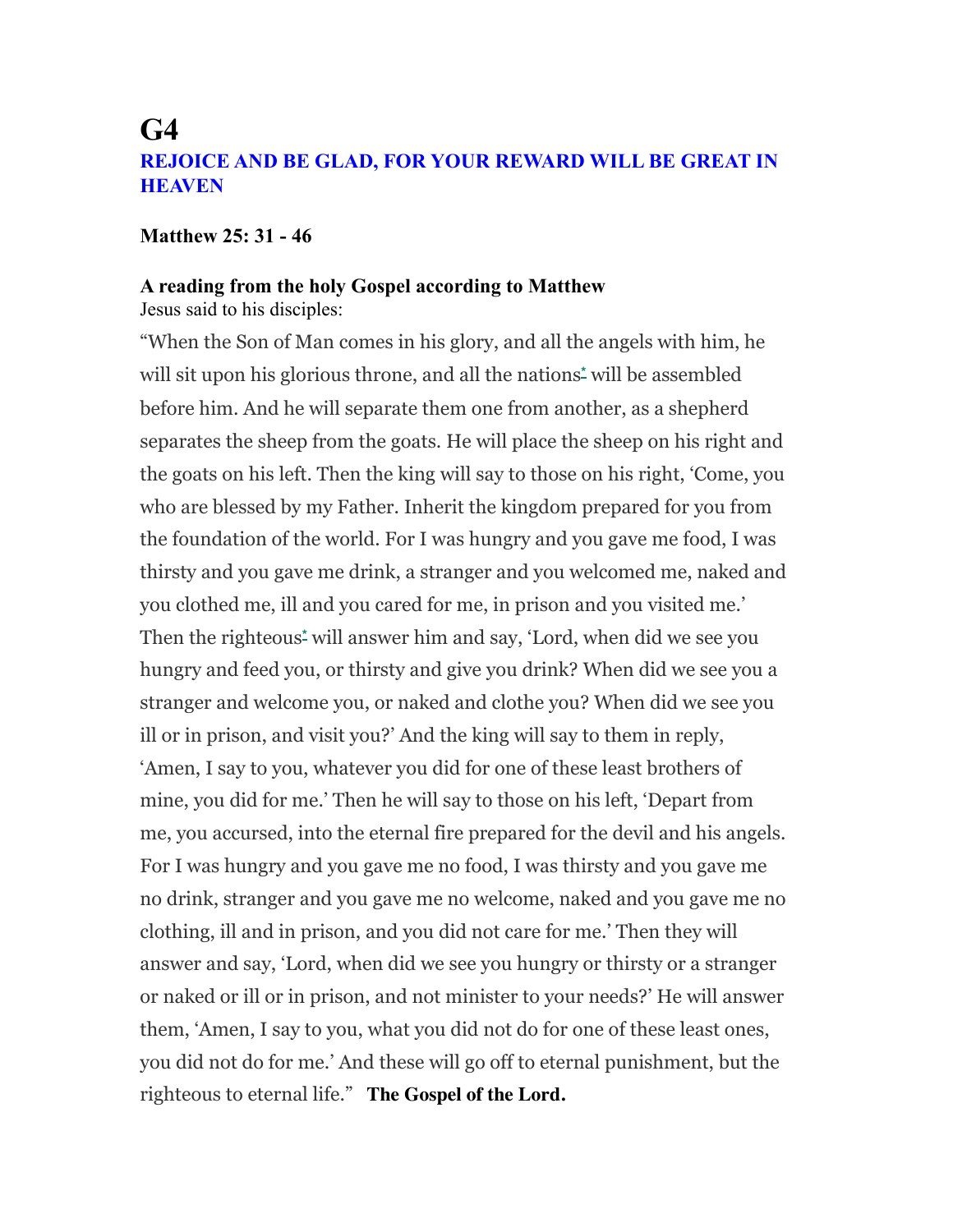## **JESUS GAVE A LOUD CRY AND BREATHED HIS LAST**

#### **Long version: Mark 15: 33 – 39; 16:1-6**

#### **A reading from the holy Gospel according to Mark**

At noon darkness came over the whole land until three in the afternoon. And at three o'clock Jesus cried out in a loud voice, "*Eloi, Eloi, lema sabachthani?*" which is translated, "My God, my God, why have you forsaken me?" Some of the bystanders who heard it said, "Look, he is calling Elijah." One of them ran, soaked a sponge with wine, put it on a reed, and gave it to him to drink, saying, "Wait, let us see if Elijah comes to take him down." Jesus gave a loud cry and breathed his last. The veil of the sanctuary was torn in two from top to bottom. When the centurion who stood facing him saw how he breathed his last he said, "Truly this man was the Son of God!" When the sabbath was over, Mary Magdalene, Mary, the mother of James, and Salome bought spices so that they might go and anoint him. Very early when the sun had risen, on the first day of the week, they came to the tomb. They were saying to one another, "Who will roll back the stone for us from the entrance to the tomb?" When they looked up, they saw that the stone had been rolled back; it was very large. On entering the tomb they saw a young man sitting on the right side, clothed in a white robe, and they were utterly amazed. He said to them, "Do not be amazed! You seek Jesus of Nazareth, the crucified. He has been raised; he is not here. Behold, the place where they laid him.

#### **The Gospel of the Lord.**

# **G5**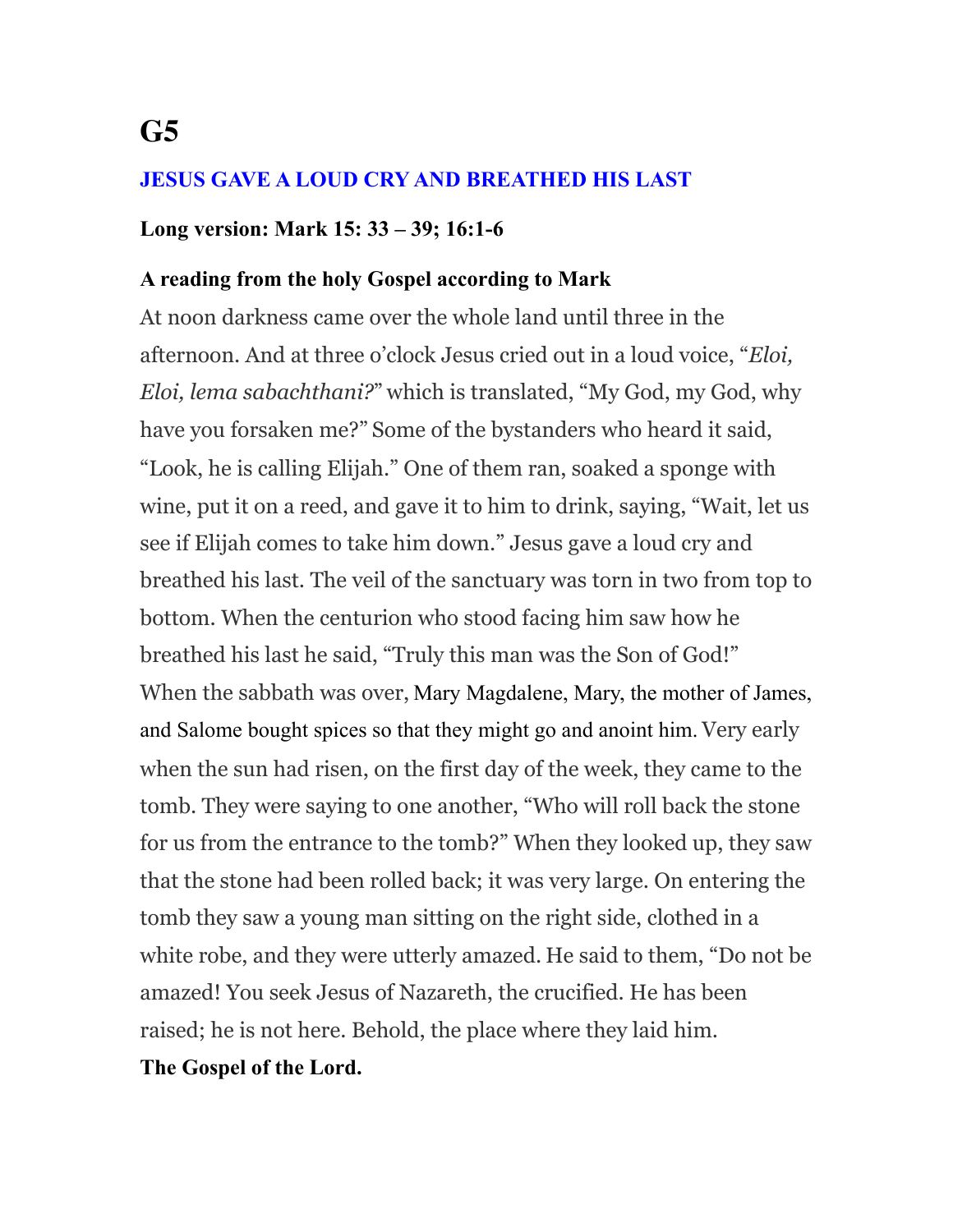# **G5 JESUS GAVE A LOUD CRY AND BREATHED HIS LAST**

#### **Short version: Mark 15: 33 – 39**

## **A reading from the holy Gospel according to Mark**

At noon darkness came over the whole land until three in the afternoon. And at three o'clock Jesus cried out in a loud voice, "*Eloi, Eloi, lema sabachthani?*" which is translated, "My God, my God, why have you forsaken me?" Some of the bystanders who heard it said, "Look, he is calling Elijah." One of them ran, soaked a sponge with wine, put it on a reed, and gave it to him to drink, saying, "Wait, let us see if Elijah comes to take him down." Jesus gave a loud cry and breathed his last. The veil of the sanctuary was torn in two from top to bottom. When the centurion who stood facing him saw how he breathed his last he said, "Truly this man was the Son of God!"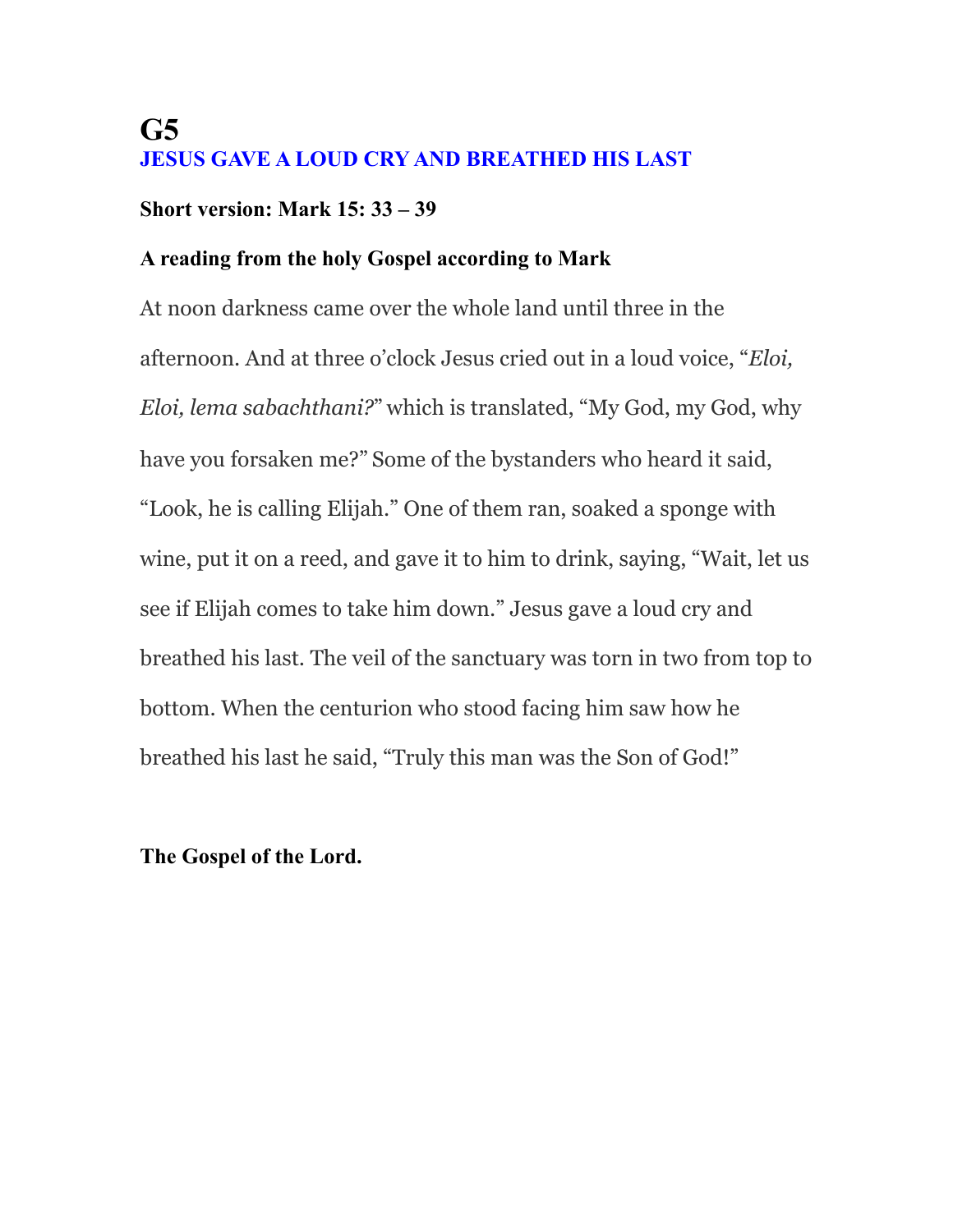# **G6 YOUNG MAN, I TELL ARISE**

#### **Luke 7:11 - 17**

#### **A reading from the holy Gospel according to Luke**

Jesus journeyed to a city called Nain, and his disciples and a large crowd accompanied him. As he drew near to the gate of the city, a man who had died was being carried out, the only son of his mother, and she was a widow. A large crowd from the city was with her. When the Lord saw her, he was moved with pity for her and said to her, "Do not weep." He stepped forward and touched the coffin; at this the bearers halted, and he said, "Young man, I tell you, arise!" The dead man sat up and began to speak, and Jesus gave him to his mother. Fear seized them all, and they glorified God, exclaiming, "A great prophet has arisen in our midst," and "God has visited his people." This report about him spread through the whole of Judea and in all the surrounding region.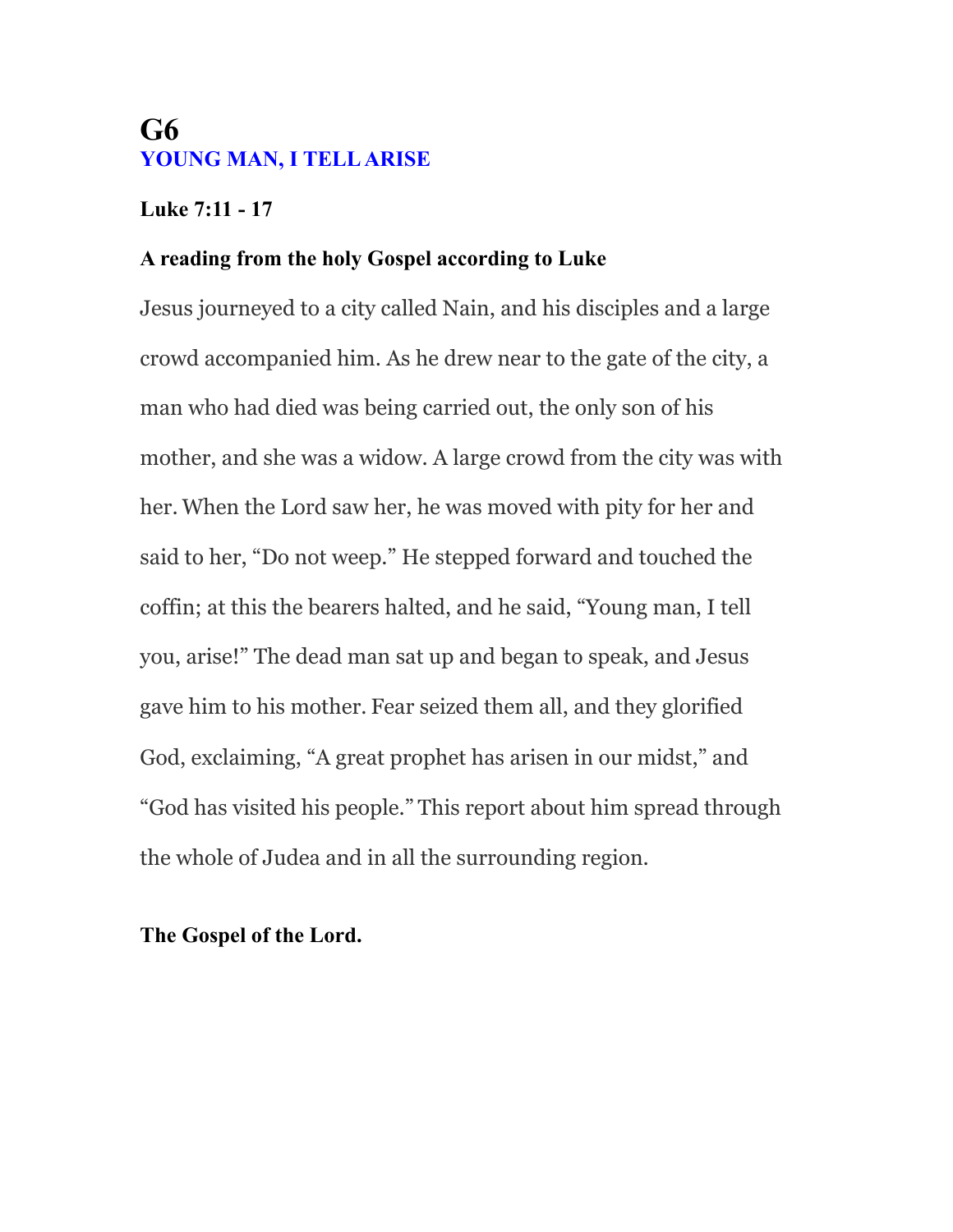# **G7 YOU ALSO MUST BE PREPARED.**

#### **Luke 12:35-40**

### **A reading from the holy Gospel according to Luke**

Jesus said to his disciples:

"Gird your loins and light your lamps and be like servants who await their master's return from a wedding, ready to open immediately when he comes and knocks. Blessed are those servants whom the master finds vigilant on his arrival. Amen, I say to you, he will gird himself, have them recline at table, and proceed to wait on them. And should he come in the second or third watch and find them prepared in this way, blessed are those servants. Be sure of this: if the master of the house had known the hour when the thief was coming, he would not have let his house be broken into. You also must be prepared, for at an hour you do not expect, the Son of Man will come."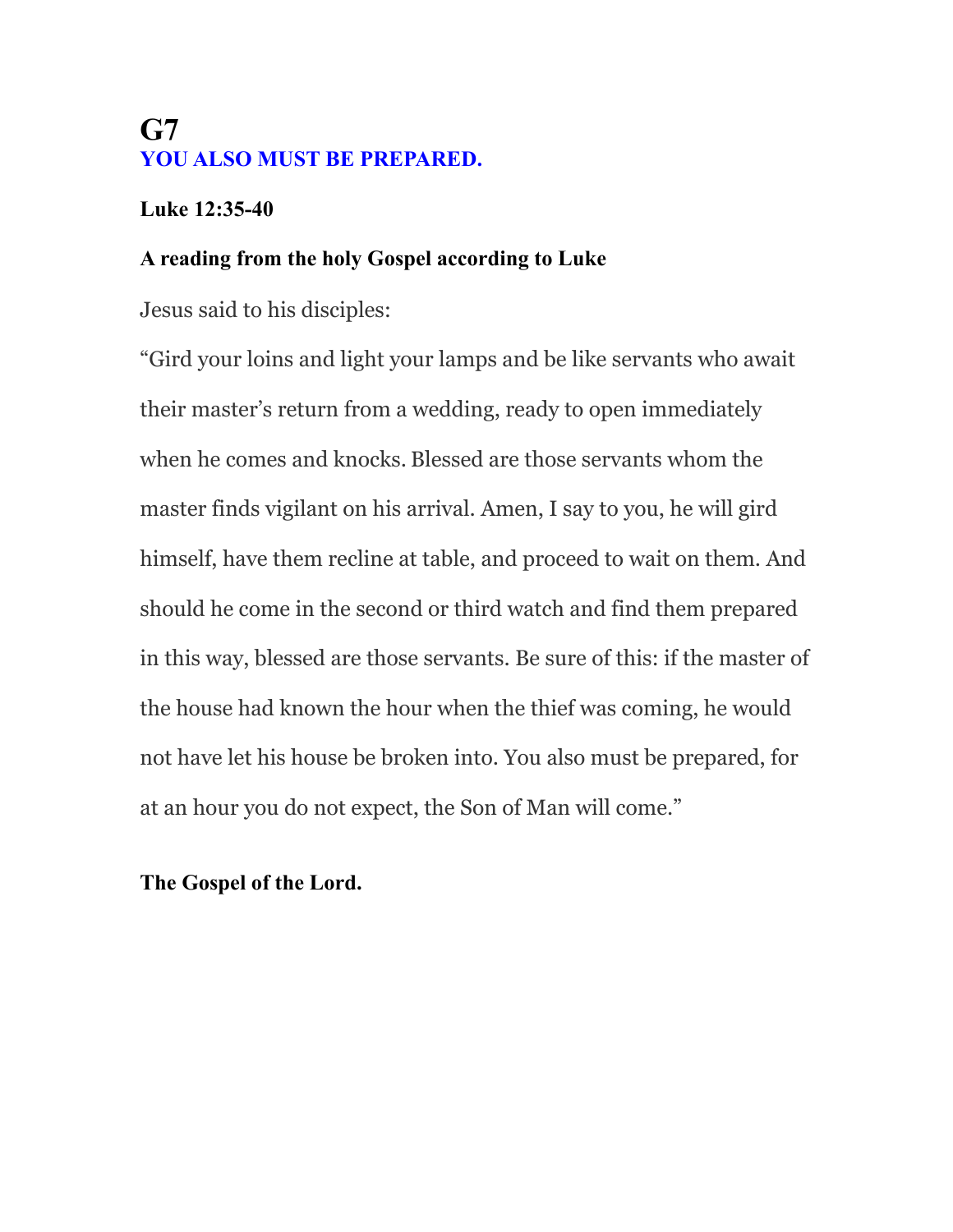# **G8 TODAY YOU WILL BE WITH ME IN PARADISE**

#### **Luke 23:33, 39 - 43**

#### **A reading from the holy Gospel according to Luke**

When they came to the place called the Skull, they crucified him and the criminals there, one on his right, the other on his left. Now one of the criminals hanging there reviled Jesus, saying, "Are you not the Messiah? Save yourself and us." The other, however, rebuking him, said in reply, "Have you no fear of God, for you are subject to the same condemnation? And indeed, we have been condemned justly, for the sentence we received corresponds to our crimes, but this man has done nothing criminal." Then he said, "Jesus, remember me when you come into your kingdom." He replied to him, "Amen, I say to you, today you will be with me in Paradise."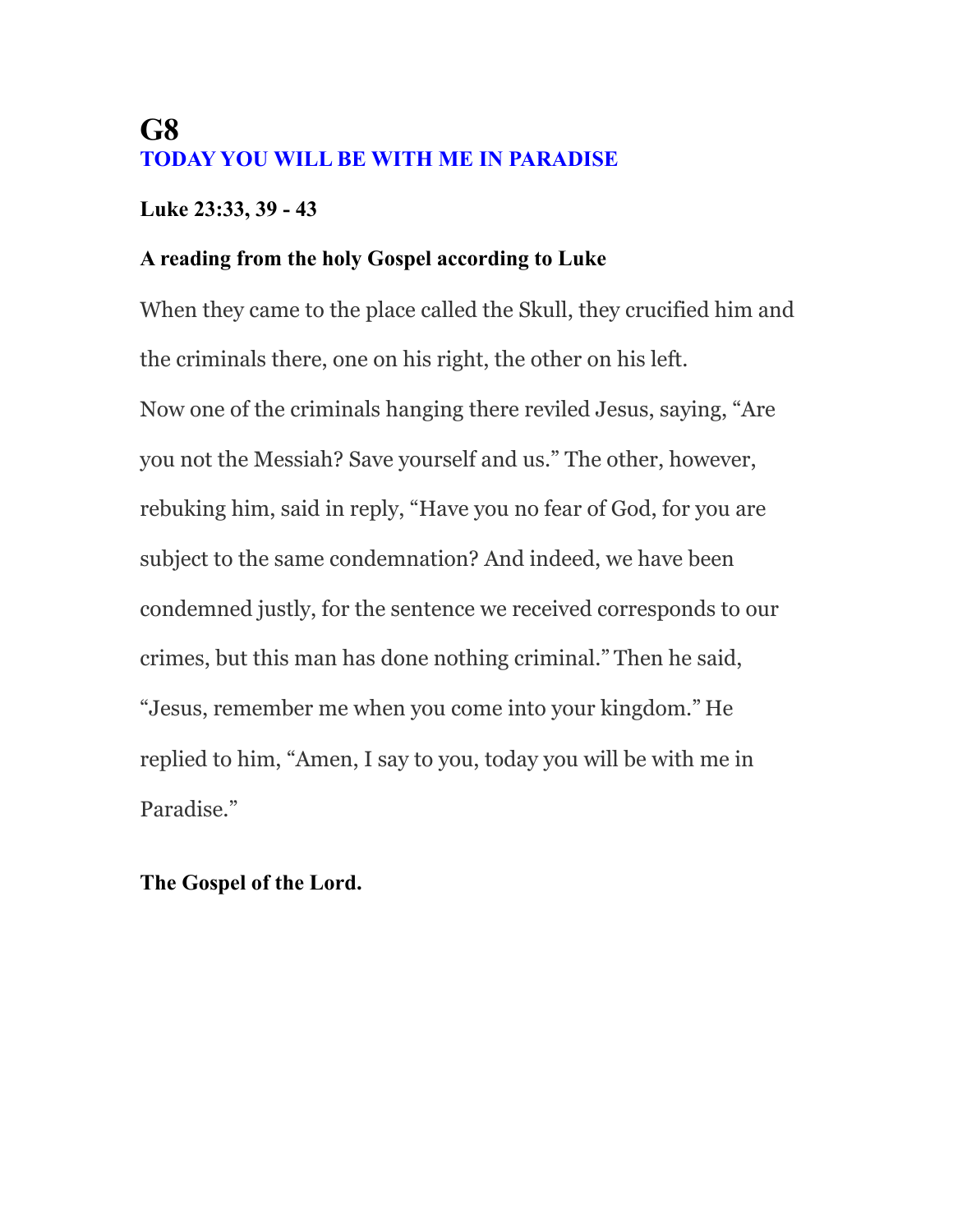# **G9 FATHER, INTO YOUR HANDS I COMMEND MY SPIRIT**

## **Long version Luke 23:44-46, 50, 52-53; 24:1-6a**

## **A reading from the holy Gospel according to Luke**

It was now about noon and darkness came over the whole land until three in the afternoon because of an eclipse of the sun. Then the veil of the temple was torn down the middle. Jesus cried out in a loud voice, "Father, into your hands I commend my spirit"; and when he had said this he breathed his last. Now there was a virtuous and righteous man named Joseph who, though he was a member of the council went to Pilate and asked for the body of Jesus. After he had taken the body down, he wrapped it in a linen cloth and laid him in a rock-hewn tomb in which no one had yet been buried. But at daybreak on the first day of the week they took the spices they had prepared and went to the tomb. They found the stone rolled away from the tomb; but when they entered, they did not find the body of the Lord Jesus. While they were puzzling over this, behold, two men in dazzling garments appeared to them. They were terrified and bowed their faces to the ground. They said to them, "Why do you seek the living one among the dead? He is not here, but he has been raised.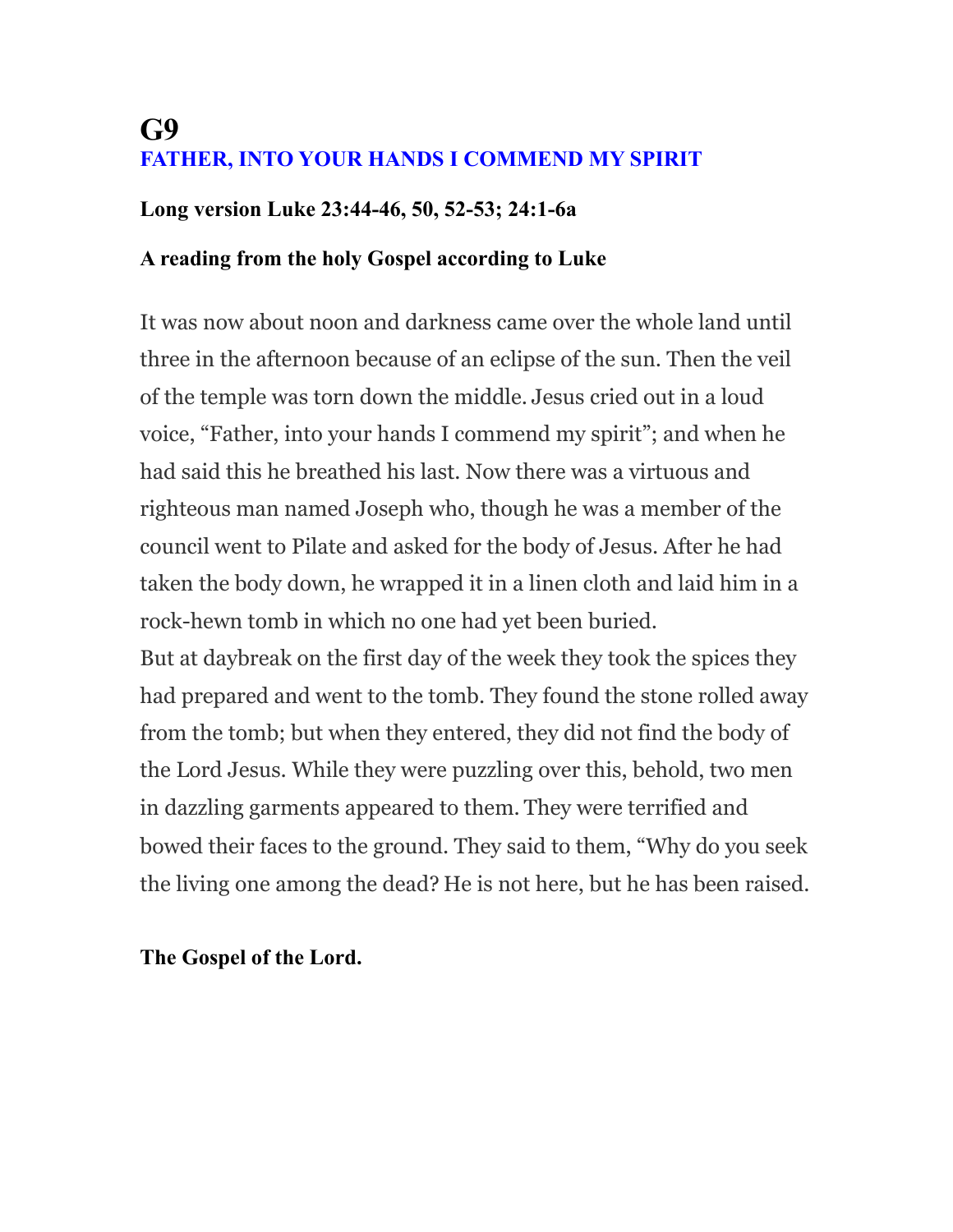# **G9 FATHER, INTO YOUR HANDS I COMMEND MY SPIRIT**

### **Short version Luke 23:44-46, 50, 52-53**

### **A reading from the holy Gospel according to Luke**

It was now about noon and darkness came over the whole land until three in the afternoon because of an eclipse of the sun. Then the veil of the temple was torn down the middle. Jesus cried out in a loud voice, "Father, into your hands I commend my spirit"; and when he had said this he breathed his last. Now there was a virtuous and righteous man named Joseph who, though he was a member of the council went to Pilate and asked for the body of Jesus. After he had taken the body down, he wrapped it in a linen cloth and laid him in a rock-hewn tomb in which no one had yet been buried.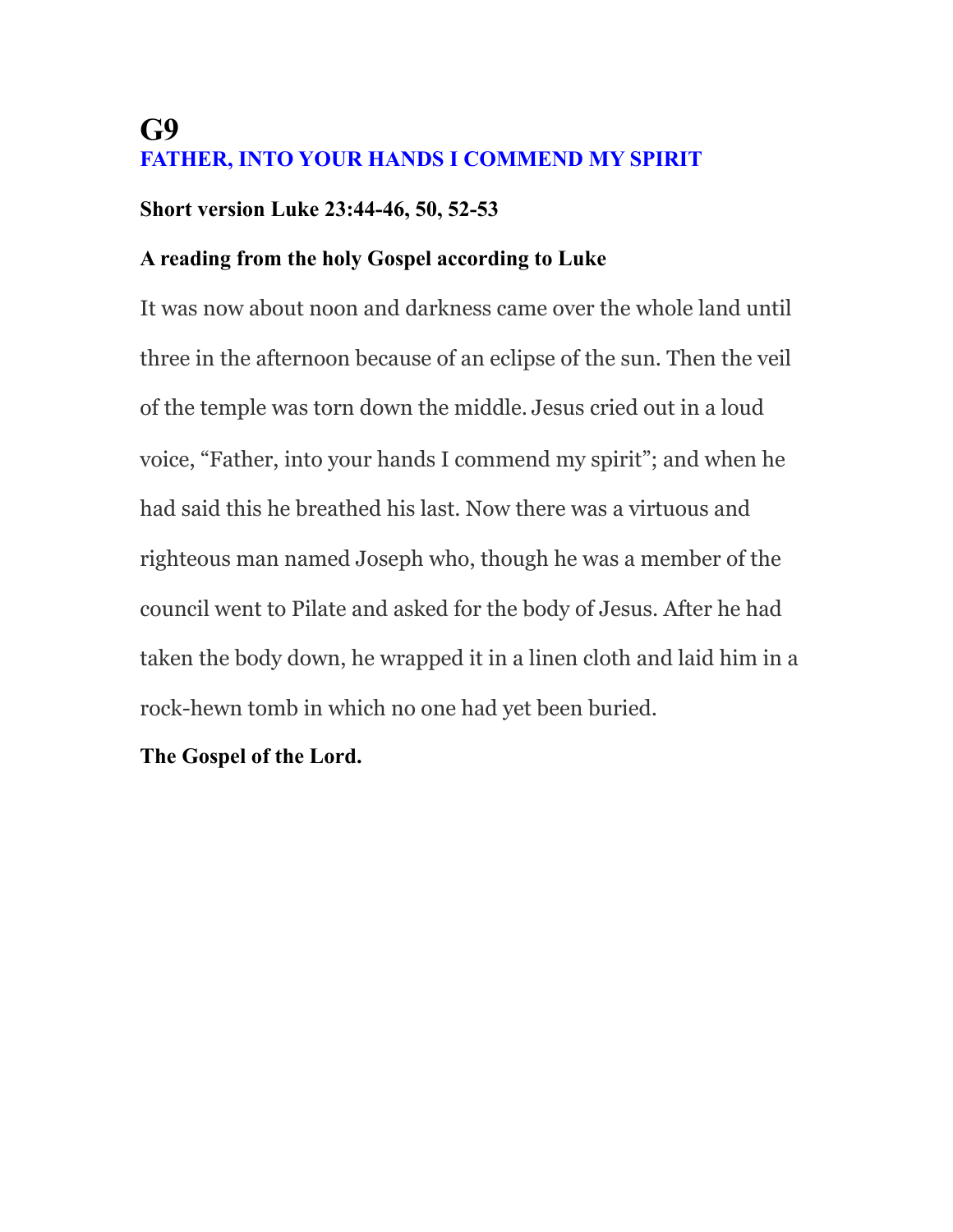# **G10 WAS IT OT NECESSARY THAT THE CHRIST SHOULD SUFFER THESE THINGS AND ENTER INTO HIS GLORY**

#### **Long version Luke 24: 13 - 35**

#### **A reading from the holy Gospel according to Luke**

That very day two of them were going to a village seven miles**[\\*](http://www.usccb.org/bible/luke/24#50024013-2)** from Jerusalem called Emmaus, and they were conversing about all the things that had occurred. And it happened that while they were conversing and debating, Jesus himself drew near and walked with them, but their eyes were prevented from recognizing him. He asked them, "What are you discussing as you walk along?" They stopped, looking downcast. One of them, named Cleopas, said to him in reply, "Are you the only visitor to Jerusalem who does not know of the things that have taken place there in these days?" And he replied to them, "What sort of things?" They said to him, "The things that happened to Jesus the Nazarene, who was a prophet mighty in deed and word before God and all the people, how our chief priests and rulers both handed him over to a sentence of death and crucified him. But we were hoping that he would be the one to redeem Israel; and besides all this, it is now the third day since this took place. Some women from our group, however, have astounded us: they were at the tomb early in the morning and did not find his body; they came back and reported that they had indeed seen a vision of angels who announced that he was alive. Then some of those with us went to the tomb and found things just as the women had described, but him they did not see." And he said to them, "Oh, how foolish you are! How slow of heart to believe all that the prophets spoke! Was it not necessary that the Messiah should suffer**[\\*](http://www.usccb.org/bible/luke/24#50024026-1)** these things and enter into his glory?" Then beginning with Moses and all the prophets, he interpreted to them what referred to him in all the scriptures. As they approached the village to which they were going, he gave the impression that he was going on farther. But they urged him, "Stay with us, for it is nearly evening and the day is almost over." So he went in to stay with them. And it happened that, while he was with them at table, he took bread, said the blessing, broke it, and gave it to them.31With that their eyes were opened and they recognized him, but he vanished from their sight. Then they said to each other, "Were not our hearts burning [within us] while he spoke to us on the way and opened the scriptures to us? So they set out at once and returned to Jerusalem where they found gathered together the eleven and those with them who were saying, "The Lord has truly been raised and has appeared to Simon!" Then the two recounted what had taken place on the way and how he was made known to them in the breaking of the bread.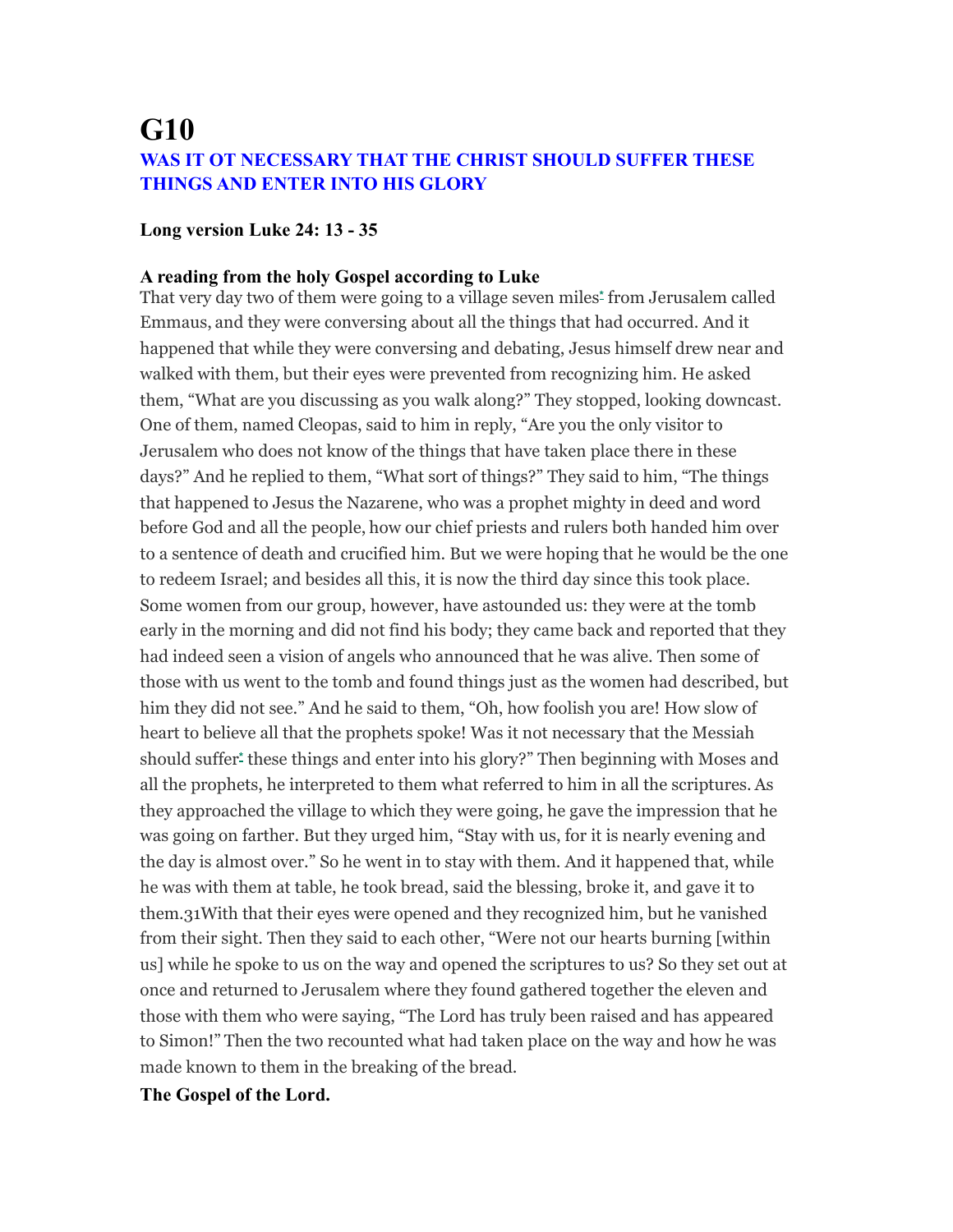# **G11 WAS IT OT NECESSARY THAT THE CHRIST SHOULD SUFFER THESE THINGS AND ENTER INTO HIS GLORY**

## **Short version Luke 24: 13 – 16, 28 – 35**

## **A reading from the holy Gospel according to Luke**

That very day two of them were going to a village seven miles from Jerusalem called Emmaus, and they were conversing about all the things that had occurred. And it happened that while they were conversing and debating, Jesus himself drew near and walked with them, but their eyes were prevented from recognizing him.

As they approached the village to which they were going, he gave the impression that he was going on farther. But they urged him, "Stay with us, for it is nearly evening and the day is almost over." So he went in to stay with them. And it happened that, while he was with them at table, he took bread, said the blessing, broke it, and gave it to them. With that their eyes were opened and they recognized him, but he vanished from their sight. Then they said to each other, "Were not our hearts burning [within us] while he spoke to us on the way and opened the scriptures to us?" So they set out at once and returned to Jerusalem where they found gathered together the eleven and those with them who were saying, "The Lord has truly been raised and has appeared to Simon!" Then the two recounted what had taken place on the way and how he was made known to them in the breaking of the bread.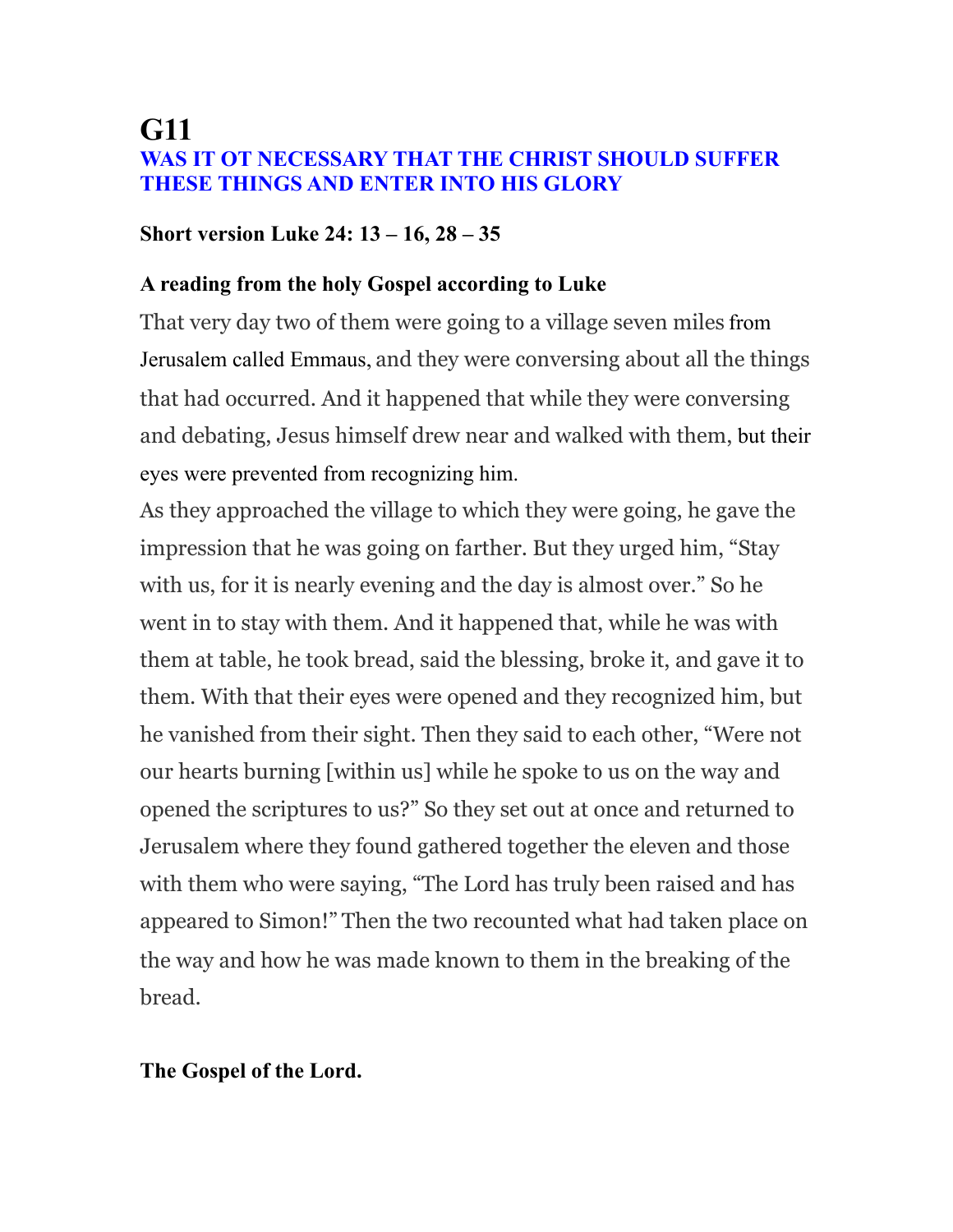# **G12**

**Everyone who seeks the Son and believes in him may have eternal life, and I shall raise him on the last day.** 

**John 6:37 - 40** 

## **A reading from the holy Gospel according to John**

Jesus said to the crowds:

"Everything that the Father gives me will come to me,

and I will not reject anyone who comes to me,

because I came down from heaven not to do my own will

but the will of the one who sent me.

And this is the will of the one who sent me,

that I should not lose anything of what he gave me,

but that I should raise it on the last day.

For this is the will of my Father,

that everyone who sees the Son and believes in him may have eternal life,

and I shall raise him on the last day."